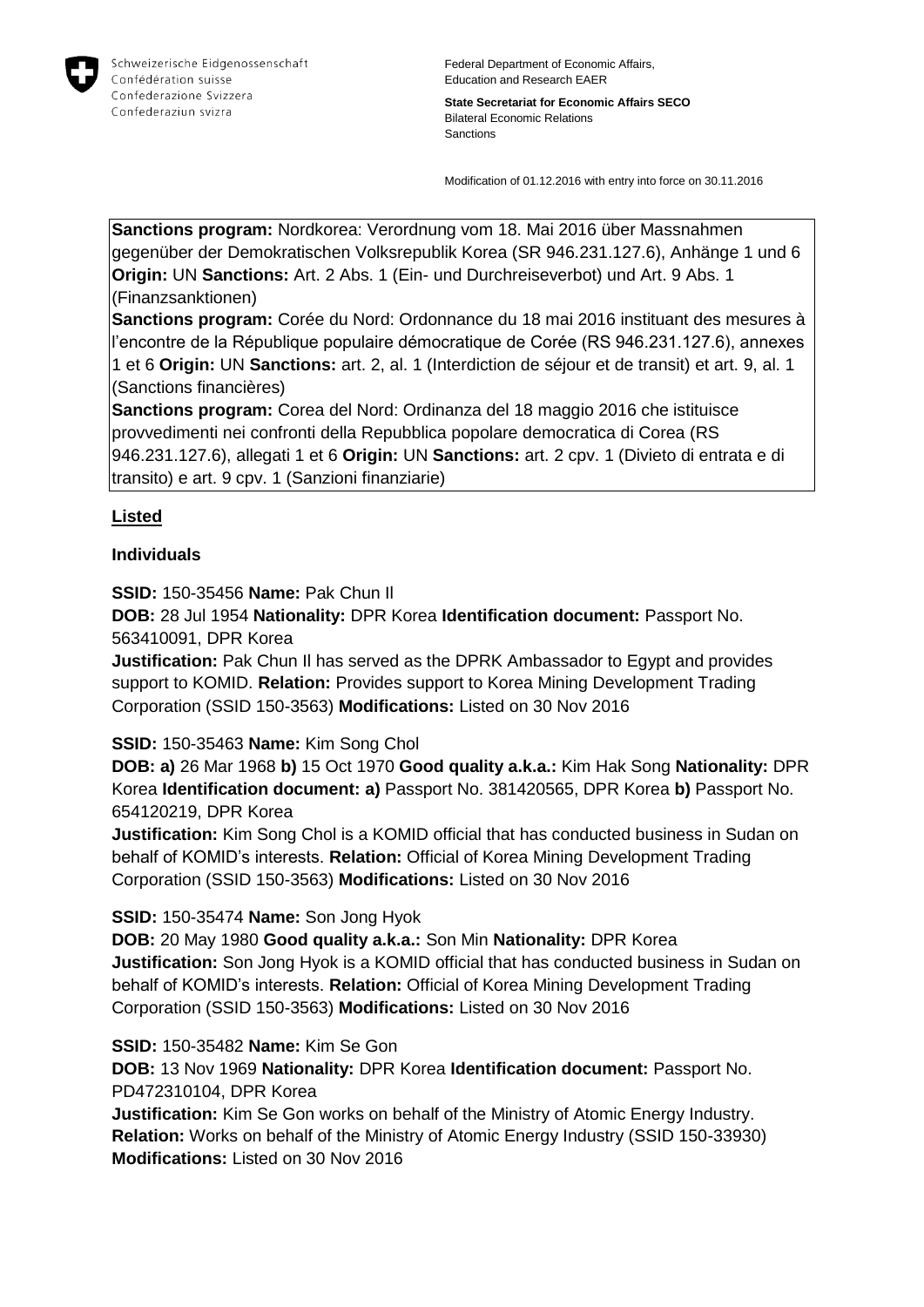#### **SSID:** 150-35490 **Name:** Ri Won Ho

**DOB:** 17 Jul 1964 **Nationality:** DPR Korea **Identification document:** Passport No. 381310014, DPR Korea

**Justification:** Ri Won Ho is a DPRK Ministry of State Security Official stationed in Syria supporting KOMID. **Relation:** Supporting Korea Mining Development Trading Corporation (SSID 150-3563) **Modifications:** Listed on 30 Nov 2016

### **SSID:** 150-35498 **Name:** Jo Yong Chol

**DOB:** 30 Sep 1973 **Good quality a.k.a.:** Cho Yong Chol **Nationality:** DPR Korea **Justification:** Jo Yong Chol is a DPRK Ministry of State Security Official stationed in Syria supporting KOMID. **Relation:** Supporting Korea Mining Development Trading Corporation (SSID 150-3563) **Modifications:** Listed on 30 Nov 2016

## **SSID:** 150-35506 **Name:** Kim Chol Sam

### **DOB:** 11 Mar 1971 **Nationality:** DPR Korea

**Justification:** Kim Chol Sam is a representative for Daedong Credit Bank (DCB) who has been involved in managing transactions on behalf of DCB Finance Limited. As an overseasbased representative of DCB, it is suspected that Kim Chol Sam has facilitated transactions worth hundreds of thousands of dollars and likely managed millions of dollars in DPRK related accounts with potential links to nuclear/missile programmes. **Relation:** Representative for Daedong Credit Bank (SSID 150-33903) **Modifications:** Listed on 30 Nov 2016

### **SSID:** 150-35513 **Name:** Kim Sok Chol

**DOB:** 8 May 1955 **Nationality:** DPR Korea **Identification document:** Passport No. 472310082, DPR Korea

**Justification:** Kim Sok Chol acted as the DPRK Ambassador to Myanmar and he operates as a KOMID facilitator. He was paid by KOMID for his assistance and arranges meetings on behalf of KOMID, including a meeting between KOMID and Myanmar's defense related persons to discuss financial matters. **Relation:** Facilitator for Korea Mining Development Trading Corporation (SSID 150-3563) **Modifications:** Listed on 30 Nov 2016

# **SSID:** 150-35521 **Name:** Chang Chang Ha

**DOB:** 10 Jan 1964 **Good quality a.k.a.:** Jang Chang Ha **Nationality:** DPR Korea **Justification:** Chang Chang Ha is the President of the Second Academy of Natural Sciences (SANS). **Relation:** President of the Second Academy of Natural Sciences (SSID 150-24319) **Modifications:** Listed on 30 Nov 2016

# **SSID:** 150-35529 **Name:** Cho Chun Ryong

**DOB:** 4 Apr 1960 **Good quality a.k.a.:** Jo Chun Ryong **Nationality:** DPR Korea **Justification:** Cho Chun Ryong is the Chairman of the Second Economic Committee (SEC). **Relation:** Chairman of the Second Economic Committee (SSID 150-33968) **Modifications:**  Listed on 30 Nov 2016

**SSID:** 150-35537 **Name:** Son Mun San

**DOB:** 23 Jan 1951 **Nationality:** DPR Korea

**Justification:** Son Mun San is the Director-General of the External Affairs Bureau of the General Bureau of Atomic Energy (GBAE). **Relation:** Director-General of the External Affairs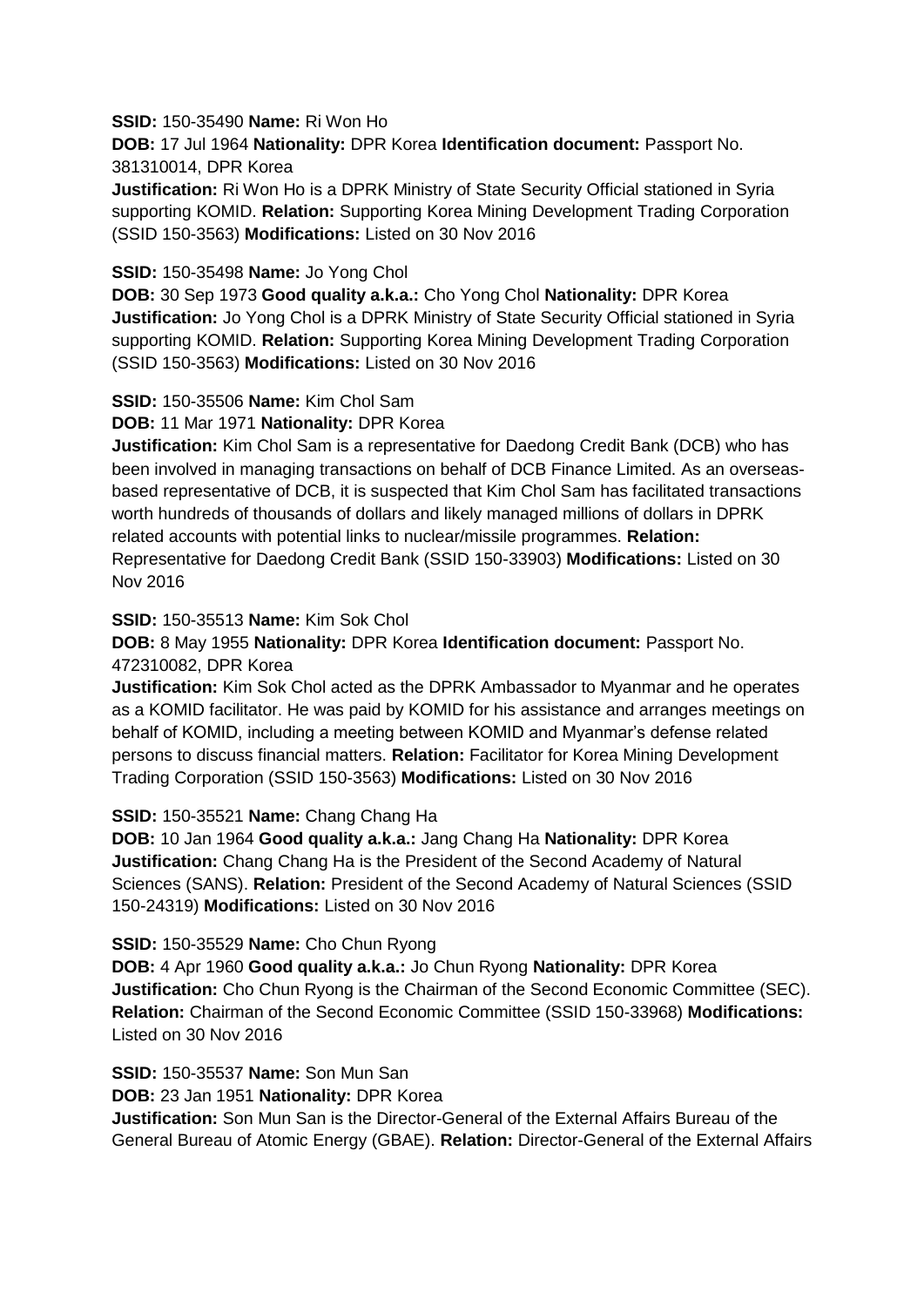Bureau of the General Bureau of Atomic Energy (GBAE) (SSID 150-3511) **Modifications:**  Listed on 30 Nov 2016

## **Entities**

**SSID:** 150-35544 **Name:** Korea United Development Bank

**Address:** Pyongyang, DPR Korea

**Justification:** Korea United Development Bank operates in the financial services industry of the DPRK economy. **Other information:** SWIFT/BIC: KUDBKPPY **Modifications:** Listed on 30 Nov 2016

**SSID:** 150-35550 **Name:** Ilsim International Bank

**Address:** Pyongyang, DPR Korea

**Justification:** Ilsim International Bank is affiliated with the DPRK military and has a close relationship with Korea Kwangson Banking Corporation (KKBC). Ilsim International Bank has attempted to evade United Nations sanctions. **Relation:** Close relationship with Korea Kwangson Banking Corporation (SSID 150-33918) **Other information:** SWIFT: ILSIKPPY **Modifications:** Listed on 30 Nov 2016

**SSID:** 150-35557 **Name:** Korea Daesong Bank

**Good quality a.k.a.: a)** Choson Taesong Unhaeng **b)** Taesong Bank **Address:** Segoridong, Gyongheung Street, Pyongyang, Potonggang District, DPR Korea **Justification:** Daesong Bank is owned and controlled by Office 39 of the Korea Workers' Party. **Relation:** Owned and controlled by Office 39 (SSID 150-33948) **Other information:** SWIFT/BIC: KDBKKPPY **Modifications:** Listed on 30 Nov 2016

**SSID:** 150-35567 **Name:** Singwang Economics and Trading General Corporation **Address:** DPR Korea

**Justification:** Singwang Economics and Trading General Corporation is a DPRK firm for trading in coal. DPRK generates a significant share of the money for its nuclear and ballistic missile programmes by mining natural resources and selling those resources abroad. **Modifications:** Listed on 30 Nov 2016

**SSID:** 150-35572 **Name:** Korea Foreign Technical Trade Center

**Address:** DPR Korea

**Justification:** Korea Foreign Technical Trade Center is a DPRK firm trading in coal. DPRK generates a significant share of the funds needed to finance its nuclear and ballistic missile programmes by mining natural resources and selling those resources abroad. **Modifications:** Listed on 30 Nov 2016

**SSID:** 150-35577 **Name:** Korea Pugang Trading Corporation

**Address:** Rakwon-dong, Pyongyang, Pothonggang District, DPR Korea **Justification:** Korea Pugang Trading Corporation is owned by the Korea Ryonbong General Corporation, DPRK's defense conglomerate specializing in acquisition for DPRK defense industries and support to Pyongyang's military related sales. **Relation:** Owned by the Korea Ryonbong General Corporation (SSID 150-3572) **Modifications:** Listed on 30 Nov 2016

**SSID:** 150-35583 **Name:** Korea International Chemical Joint Venture Company **Good quality a.k.a.: a)** Choson International Chemicals Joint Operation Company **b)**  Chosun International Chemicals Joint Operation Company **c)** International Chemical Joint